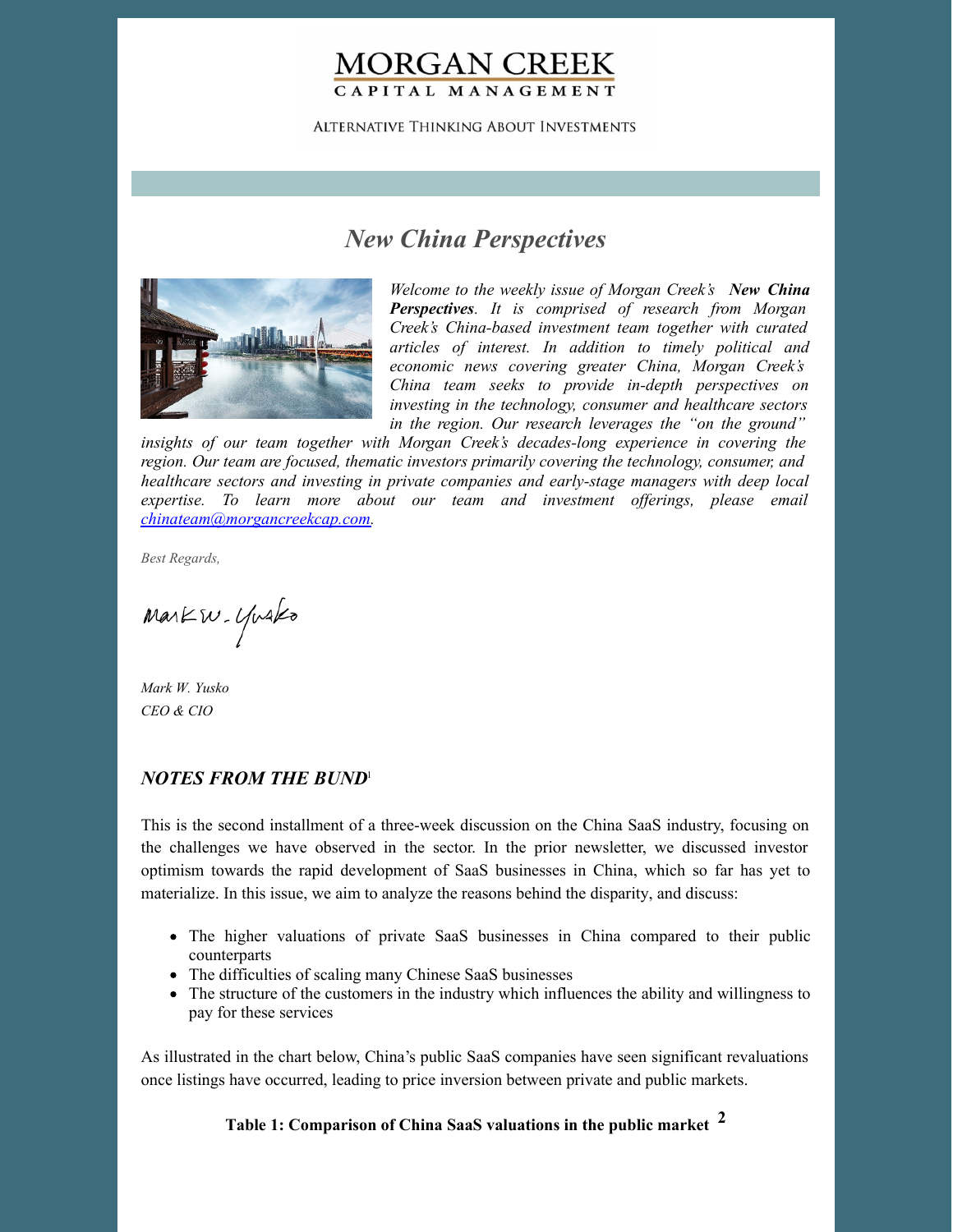| <b>Market Listed</b><br>Market | IPO Avg. P/S | <b>Current Avg. P/S</b><br>(as of 3/31/2022) | % Change |
|--------------------------------|--------------|----------------------------------------------|----------|
| US                             | 802.8x       | 5.1x                                         | $-99%$   |
| Hong Kong                      | 18.9x        | 2.0x                                         | $-89%$   |
| China                          | 15.5x        | 8.1x                                         | -47%     |

The price to sales ratio is currently a key valuation metric as many companies have yet to achieve profitability. A large proportion of the SaaS developers came into the China/HK market with a P/S generally over 25x. On the other hand, on average, these SaaS companies are only showing a 2% 3 year CAGR in revenues while their US comps are showing 16%. The average Chinese SaaS company has been publicly trading for 7 years.

The difficulty in scaling revenue for Chinese SaaS companies as compared to their US counterparts is due to the different customer profiles. In China, there are generally three categories of customers: **State-owned enterprises** ("SOEs"), **large private enterprises** ("POEs") and **Small and mediumsized enterprises** ("SMEs").

At the end of 2020, there are over 42 million SMEs in China, representing 98.5% of the total number of companies, roughly 460 thousand SOEs account for 1.1% of companies and POEs are 0.4% of the balance.<sup>3</sup>

SOEs are not structured to optimize for efficiency. They have an average return on assets ("ROA") ratio of only half of their private peers<sup>4</sup>, as they do not have to compete in the open market. As such, the motivation for them to upgrade their existing IT systems and leverage SaaS for their business operation is low. To the extent they do purchase add-on SaaS, they expect customization and due to data sensitivity, storage is usually on premise in a private cloud, which negates the cost advantages of a SaaS business model. Thus, the willingness to buy is quite low for this type of customer and the projects are typically time-consuming and not scalable.

POEs usually have a mature IT system and clear demand for a specific product function. Many of these are the Internet B2C companies we mentioned in the prior newsletter that do possess the ability to self-develop their own tools. SaaS companies, in an effort to gain a flagship client, often offer free services and customized features. As a result, revenues contributed by this category can (and usually are) relatively small.

The average life of SMEs in China is only 2.9 years, and only less than 7% survive for over 5 years<sup>5</sup>; this compares to about 8.5 years lifespan in the US. <sup>6</sup> SMEs are engaged in intense competition as many markets they operate in are fragmented and as such, the focus is on increasing market share, as opposed to maximizing operating efficiencies. The hyper competition in China makes the bar to sell to SMEs extremely high as the ability to pay is a challenge.

As a result, China lags the US in the level of its IT spending. For Chinese corporations, SaaS tools only account for 1.3% of the total IT spending while the number is over 6% for the US and UK.

## **Figure 1: Enterprise IT spending as % of GDP 7**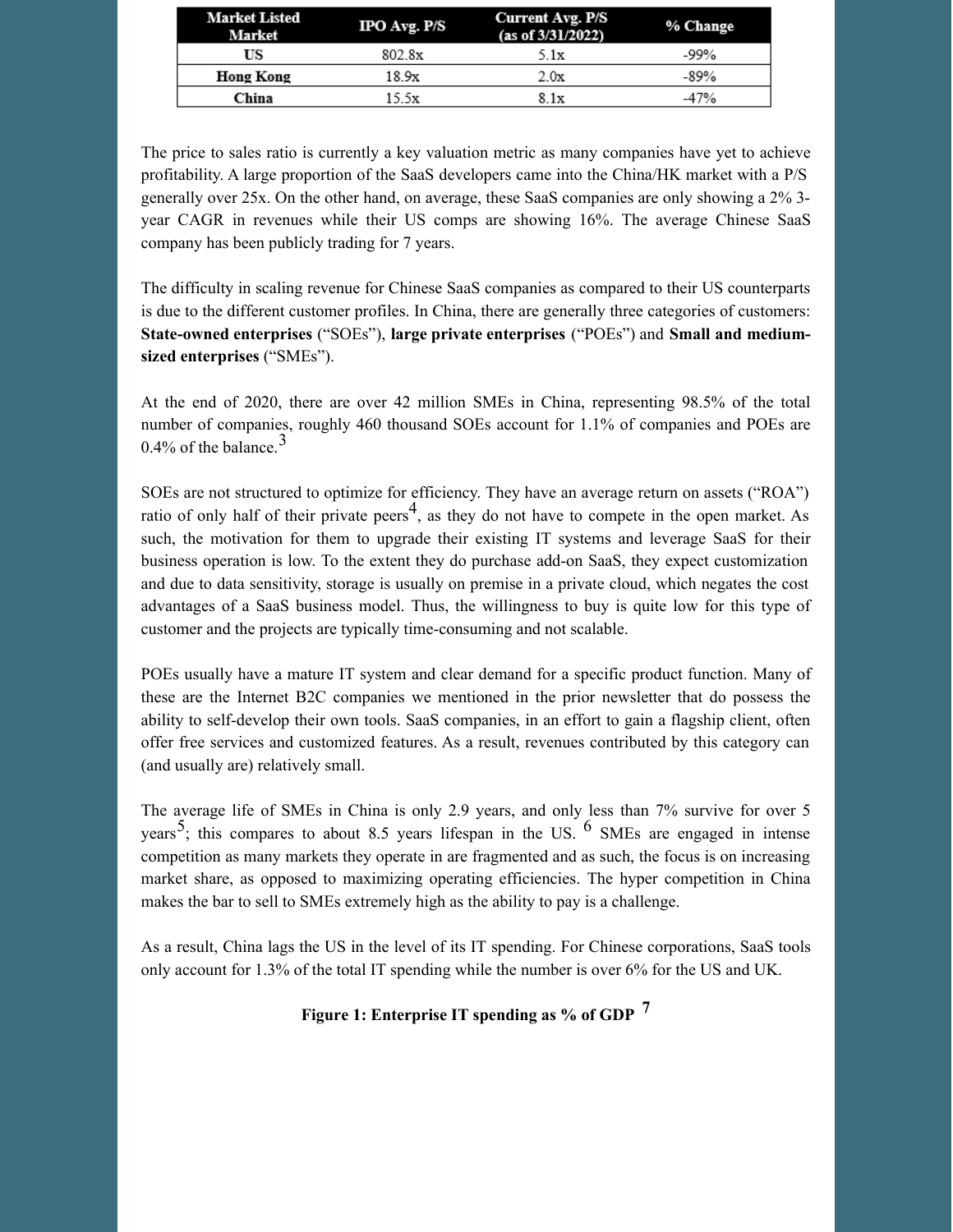

The condition further leads to SaaS developers' poor pricing power. The pricing of an international product is generally 3-4x higher than local players. This is true even for established global developers like Microsoft Office, which is offered 25% cheaper in China.

**Figure 2: Examples of SaaS tools pricing disparity in China** *(2019, China, RMB'000/SME/yr)*



### **[Click](https://www.morgancreekcap.com/market-commentary/#investment-process) here to see back issues of New China Perspectives**

### *CHINA NEWS SPOTLIGHT*

**China's shipping industry readies for surge in demand as Shanghai restarts its export machine:** China's shipping industry is bracing for an uptick in demand and freight costs as manufacturing activity in Shanghai roars back to life following the end of a two-month lockdown. The Port of Shanghai is the world's busiest in terms of container throughput and a major gateway for goods produced in nearby manufacturing hubs. *Read [More](https://www.scmp.com/economy/china-economy/article/3180342/chinas-shipping-industry-readies-surge-demand-shanghai).*

**3 Chinese astronauts arrive at Tiangong space station for 6-month stay:** China's three-person Shenzhou 14 mission arrived at Tianhe, the core module of the under-construction Tiangong, early Sunday morning (June 5), about six hours after lifting off from Jiuquan Satellite Launch Center in the Gobi Desert. The capsule docked to the Earth-facing port of Tianhe at 5:42 a.m. EDT (0942 GMT), according to a Weibo post from the China Manned Space Agency[.](https://www.space.com/china-shenzhou-14-mission-arrives-tiangong-space-station) *Read [More.](https://www.space.com/china-shenzhou-14-mission-arrives-tiangong-space-station)*

**China's EV 'New Force' Weltmeister Files for HK IPO:** Chinese electric vehicle maker Weltmeister Motor submitted its prospectus to the Hong Kong Exchange for an IPO. Haitong International, China Merchants International and Bank of China International were the joint sponsors of the deal. *Read [More.](https://equalocean.com/news/2022060118175)*